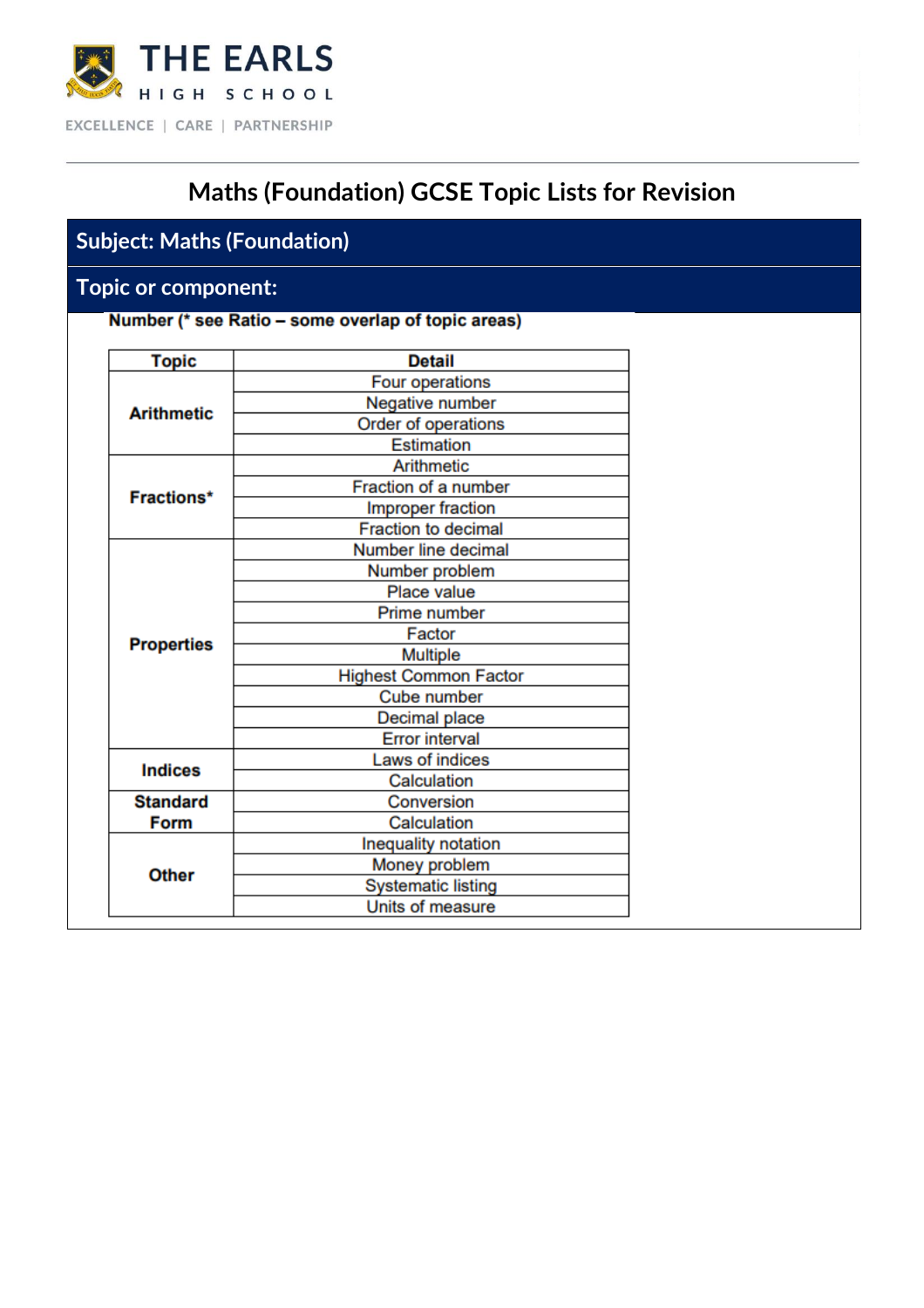| <b>Algebra</b>      |                               |  |
|---------------------|-------------------------------|--|
| <b>Topic</b>        | <b>Detail</b>                 |  |
| <b>Equations</b>    | Number machine                |  |
|                     | Linear                        |  |
|                     | <b>Equivalent expressions</b> |  |
|                     | <b>Terms</b>                  |  |
|                     | Multiply out                  |  |
| <b>Manipulation</b> | Factorisation                 |  |
|                     | Simplification                |  |
|                     | Substitution                  |  |
|                     | Formula                       |  |
|                     | Coordinates                   |  |
|                     | Midpoint                      |  |
|                     | Point on line                 |  |
|                     | Intercept of a line           |  |
|                     | Gradient of a line            |  |
|                     | <b>Roots</b>                  |  |
| <b>Graphs</b>       | <b>Turning point</b>          |  |
|                     | Equation of a line            |  |
|                     | Recognise                     |  |
|                     | Plot                          |  |
|                     | Linear graph                  |  |
|                     | Intersection of lines         |  |
|                     | Interpret                     |  |
| <b>Reasoning</b>    | Formula                       |  |
|                     | Sequence rule to find a term  |  |
|                     | Arithmetic                    |  |
| <b>Sequences</b>    | Geometric                     |  |
|                     | nth term                      |  |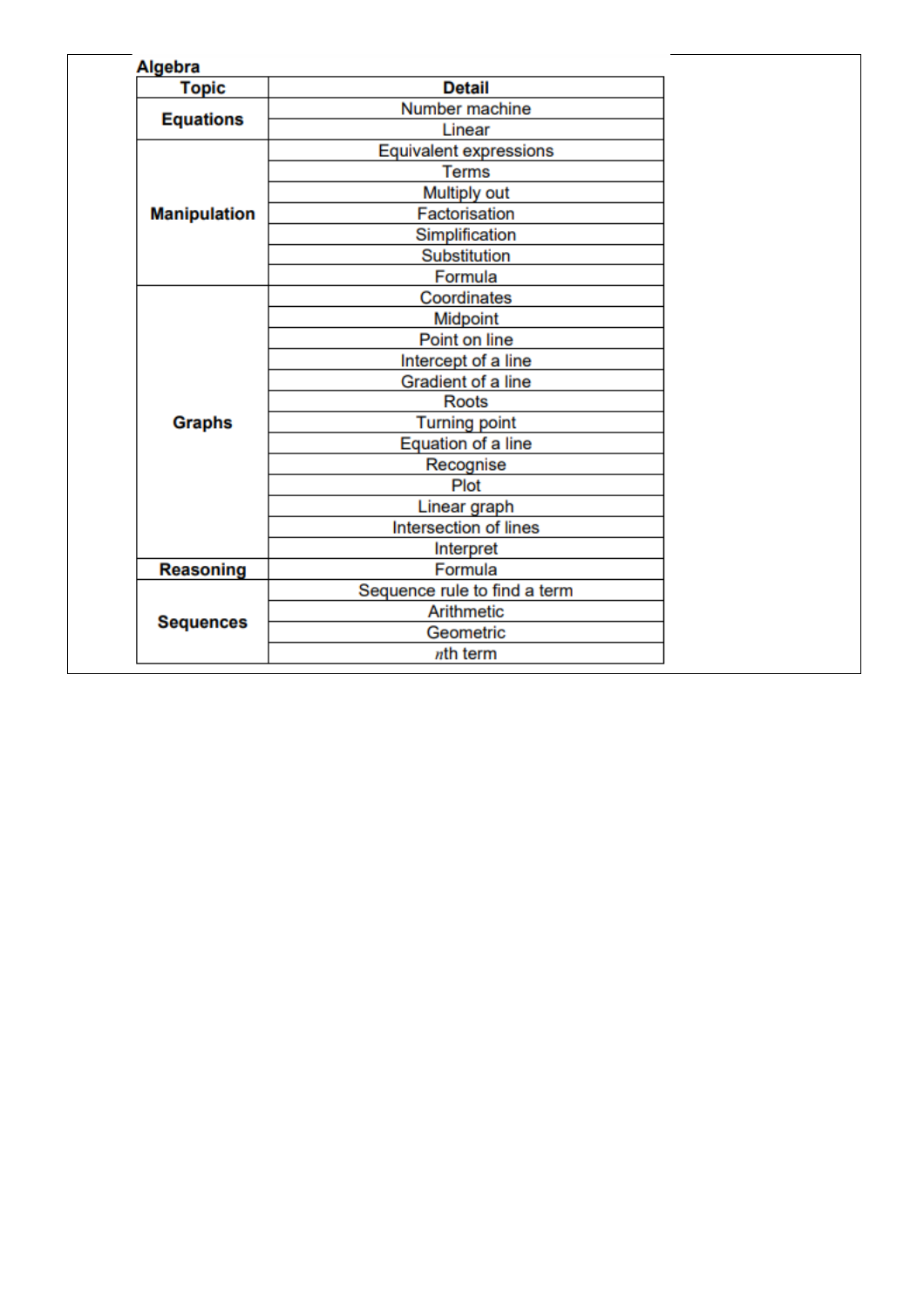| <b>Topic</b>        | Ratio (*see Number - some overlap of topic areas)<br><b>Detail</b> |  |
|---------------------|--------------------------------------------------------------------|--|
| <b>Conversions</b>  | Lengths                                                            |  |
|                     | Time                                                               |  |
|                     | Percentage of an amount                                            |  |
|                     | Amount as a percentage                                             |  |
| Percentage*         | Ratio and percentage                                               |  |
|                     | Percentage increase                                                |  |
|                     | Percentage decrease                                                |  |
| Fraction*           | Fraction less than 1                                               |  |
|                     | Fraction to percentage                                             |  |
|                     | Simplest form                                                      |  |
| <b>Ratio</b>        | $n:1$ form                                                         |  |
|                     | Share into a ratio                                                 |  |
|                     | Ratio to fraction                                                  |  |
|                     | Ratio problem                                                      |  |
|                     | Scale diagram                                                      |  |
|                     | <b>Better value</b>                                                |  |
|                     | Interpretation                                                     |  |
|                     | Ratio to graph                                                     |  |
| <b>Applications</b> | Ratio to percentage                                                |  |
|                     | Equation to percentage                                             |  |
|                     | Cost problem                                                       |  |
|                     | Rate of output                                                     |  |
|                     | Average speed                                                      |  |
|                     | <b>Density</b>                                                     |  |
|                     | Proportion problem                                                 |  |

#### **Geometry and Measures**

| <b>Topic</b>         | <b>Detail</b>            |
|----------------------|--------------------------|
|                      | Draw shape               |
|                      | Name                     |
|                      | Regular                  |
|                      | Line symmetry            |
|                      | Rotational symmetry      |
|                      | Quadrilateral            |
|                      | Parallelogram            |
|                      | Naming circle part       |
| <b>Shape</b>         | Part of circle           |
|                      | Circle                   |
|                      | Cylinder                 |
|                      | Sphere                   |
|                      | <b>Types of triangle</b> |
|                      | Pythagoras               |
|                      | Trigonometry             |
|                      | <b>Translation</b>       |
| <b>Measures</b>      | Time problem             |
| Area and             | Compound shape           |
| <b>Volume</b>        | Perimeter                |
|                      | Sector of a circle       |
| <b>Angles</b>        | In triangles             |
|                      | Alternate angles         |
| <b>Constructions</b> | Region                   |
| <b>Other</b>         | <b>Vector arithmetic</b> |